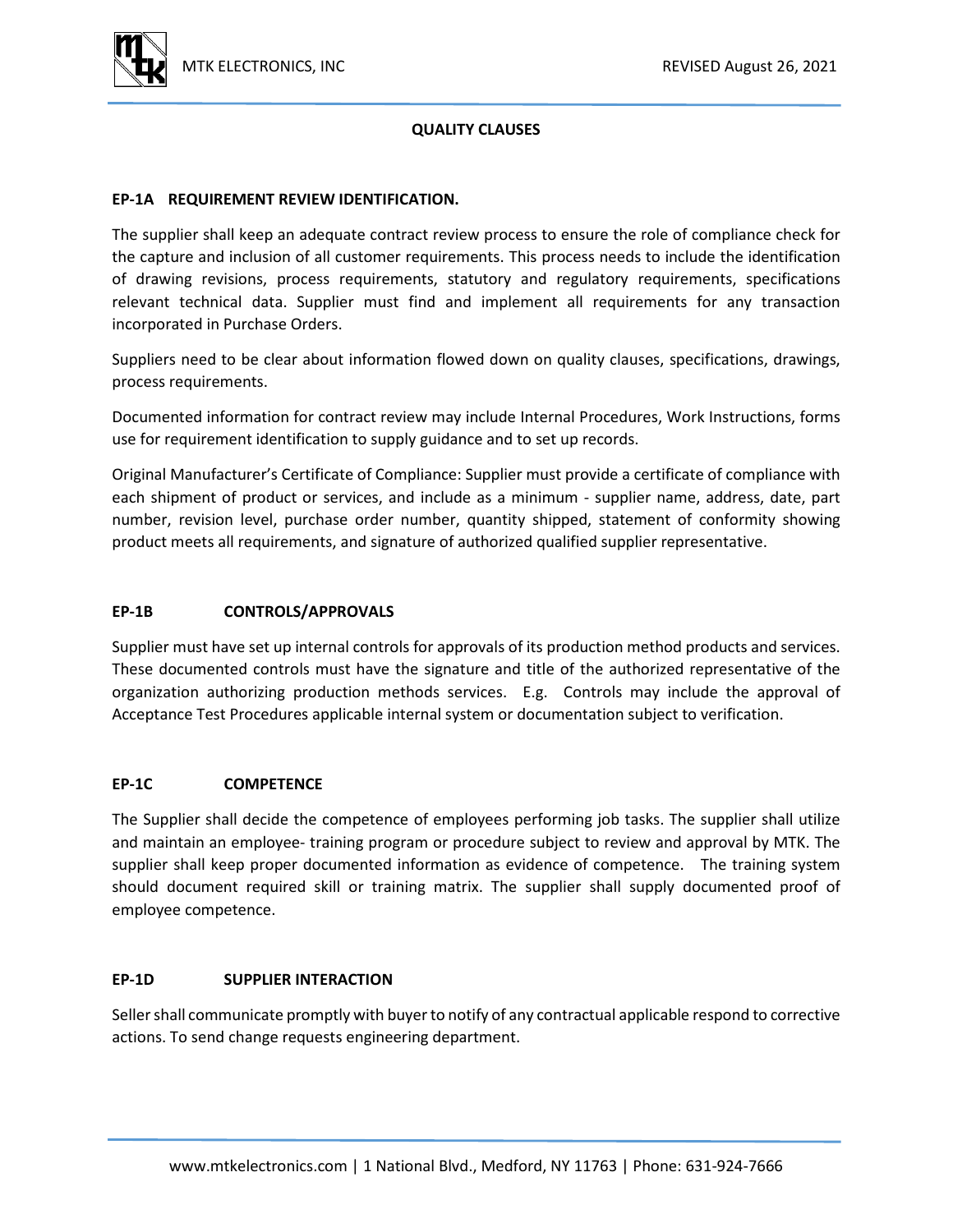

# **EP-1E SUPPLIER CONTROL**

The supplier shall control and check the suppliers' performance. And the approved vendor list. The supplier shall evaluate sub-tiers based on quality performance of their product.

# **EP-1F VERIFICATION AND VALIDATION**

a) Seller shall supply evidence of product validation to prove design of product and/ or processes functionalities. It may be satisfied through the approval of qualification acceptance test procedures.

b) Product Verification: Supplier shall prove compliance to validated items or processes. First Article Inspection Supplier must provide a First Article Inspection report including as a minimum - dimensional inspection report certificate for materials and/or processes utilized piece identified. First article shall be submitted prior to the beginning of production.

c) ATP must assure conformance to specified requirements. The inspection / test reports to the Purchase Order and/or the items citated. Each cargo must have readable and a reproducible copy of Test inspection Data sheets of actual results identifiable with inspection / test parameters and products sent.

# **EP-1G DESIGN AND DEVELOPMENT CONTROL**

The supplier shall have a system in place and documented procedures for design & development control. It is the responsibility of the supplier to review all identified developmental specifications or quality clauses and ensure compliance to the specified requirements. When there is any confusion or conflict between identified clauses or other MTK documentation contact the MTK purchaser to resolve those issues prior to starting work.

# **EP-1H KEY CHARACTERISTICS & SPECIAL REQUIREMENTS**

When Key characteristics registered on MTK drawing represented with symbol "?" or a Critical Items. supplementary notation that defines the distinctive product property. Seller/Supplier shall send to sub-tier suppliers all requirements and/or key characteristics in the purchase documents including the use of customer authorized or approved external providers avoidance. NOTE: When suppliers do not manufacture products derived from MTK'S drawings and no measurable characteristics of a product are specified. key characteristics may be register on failure modes and effect analysis (FMEAS) or PKI (metrics) Key characteristic Definition: An attribute or feature whose variation has a significant effect on product fit life controlling variation. When Key characteristics registered on MTK drawing represented with symbol "?" or a Critical Items. supplementary notation that defines the distinctive product property. Seller/Supplier shall send to sub-tier suppliers all requirements and/or key characteristics in the purchase documents including the use of customer authorized or approved external providers avoidance. NOTE: When suppliers do not manufacture products derived from MTKS drawings and no measurable characteristics of a product are specified. key characteristics may be register on failure modes and effect analysis (FMEAS) or PKI (metrics) Key characteristic Definition: An attribute or feature whose variation has a significant effect on product fit life controlling variation.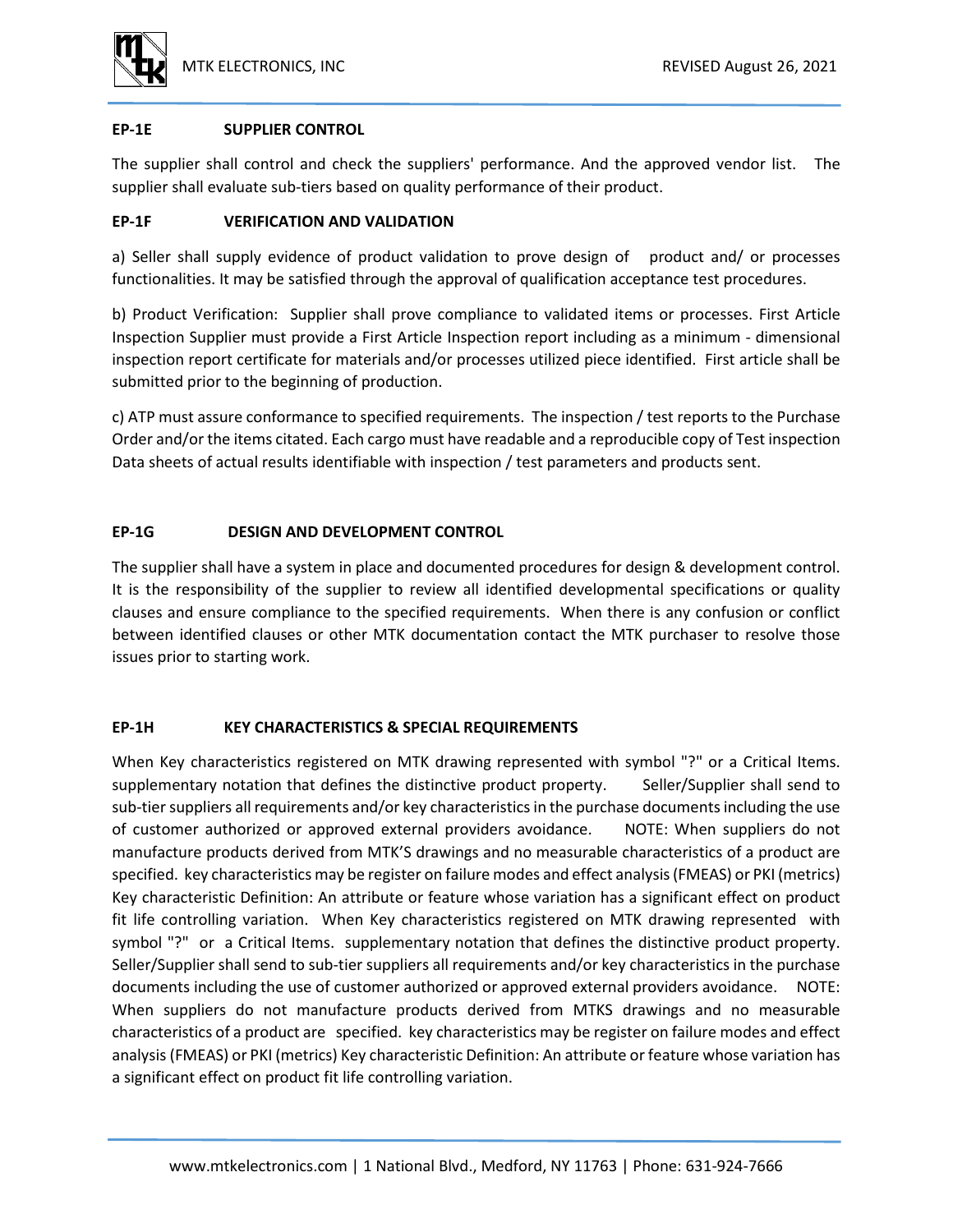

## **EP-1i TEST INSPECTION AND VERIFICATION**

Seller shall inspect and/or test as applicable defined by the purchase order pertinent to the work that the Seller handles. Test Data required by MTK for each item shipped. The test data shall reflect all electrical specified in the applicable procurement drawing. MTK may allow sample data only if specified on the purchase order. Certificate of Compliance needed for every shipment.

## **EP-1J THE USE OF INSPECTION STATISTICAL TECHNICS**

Documented procedures /Plan For sampling when SPC or statistical techniques are applicable for acceptance. The supplier shall supply variables data to support compliance to the required capability. Sampling requires MTK Approval.

# **EP-1K-1 IMPLEMENT A QUALITY MANAGEMENT SYSTEM**

Seller shall follow the current version of ISO 9001 AS9100 or AS9120 Quality Management System Requirements. Compliance to the requirements above shall be approve by any one of the following: Seller shall submit a current third-party certification to ISO 9001 AS9100 International Aerospace Quality Group (IAQG) member accreditation body. MTK may accept industry equivalent certifications issued from an IAQG accredited registrar to show compliance to this Quality Note.

# **EP-1K-2 APPROVED SUPPLIERS**

The seller shall use MTK's customer approved or customer designated sources for special processes. Custom procedures such as paint anodizing and chemical processes require source documentation for traceability. To supply evidence of using approved sources from sub tiers Certificate of Compliance and include them in each shipment. Where applicable process certification is a requirement (plating treatment Supplier must supply proof of certification approved sources needed. Supplier will supply proof of that approval.

# **EP-1K-3 DISPOSITION OF NONCONFORMING PROCESS**

Seller shall have documented internal systems or processes that includes provisions to find material to ensure the Seller does not ship nonconforming material to MTK. Seller shall notify MTK electronics products to implementation /shipment.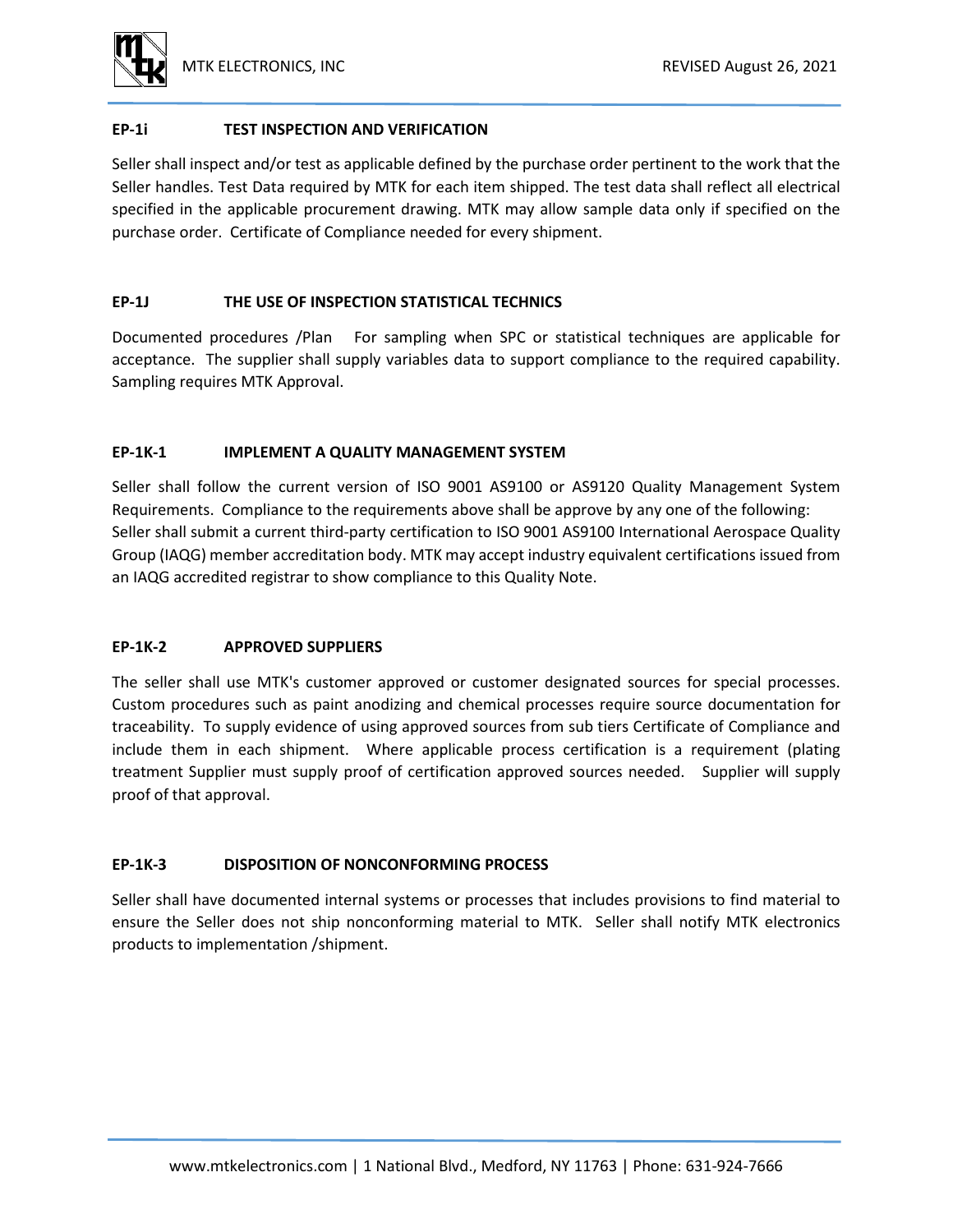

# **EP-1K-4 COUNTERFEIT PREVENTION**

Supplier shall certify that the material delivered on this contract is the Original Item produced by Original Manufacturer OEM. Products shall follow unique identification numbers and Information provided on MTK Drawings counterfeit parts in the supply chain Government Industry Data Exchange Program (GIDEP) alerts and report any evidence of counterfeit or suspect counterfeit parts found during processing operations to MTK. For specific electric/electronic components the supplier shall keep OEM product reliability and supply chain traceability through OCM warranty storage MTK may take authentication measures on any product received by sending for assessment or testing to a proper lab. To prevent the entry or reentry of counterfeit material in the supply chain. Either industrial unit will not counterfeit or sell any counterfeit products (Ref: AS6174A Standard: Counterfeit Material; Acquisition of Authentic and Conforming Material)

# **EP-1K-5 CHANGE NOTIFICATION**

Supplier shall notify MTK of changes to material or services manufacture. Changes need approval by MTK prior to implementation.

# **EP-1K-6 REQUIREMENT FLOW DOWN TO SUB-TIER SUPPLIERS**

The supplier is responsible to communicate this P.O Requirements to all sub-tiers. By accepting and doing work against this Purchase Order. Sub-Contractor Flow Down Supplier must flow down the requirements of this purchase order to the Supplier's subcontractors. Flow down of key characteristics is require. Suppliers shall manage their product subcontractors follow the specific flow down requirement of AS9100. flow down to supplier's applicable requirements as well as customer requirements.

## **EP-1K-7 PROVIDE TEST SPECIMENS FOR DESIGN APPROVAL**

Certificate of Analysis Supplier must provide a certificate of analysis with each shipment of product and include as a minimum - chemical and physical properties traceable to the delivered product to standardized and requested specifications. In specific cases the supplier might have to confirm and declare that the product supplied is free of restricted chemicals or metals. Also supplier shall confirm that the supply product is not provided from restricted sources (countries) under or any other applicable regulations.

## **EP-1K-8 RETAIN DOCUMENTED INFORMATION**

Record Retention Supplier must ensure that all documentation referring to the product supplied and to its execution of the contract / purchase order. Documented information must be retained and kept available in good condition as defined in the supplier's quality system and when needed as mandated by the flow-down of MTK. Customers specific document retention requirements and/or minimum of 7 years.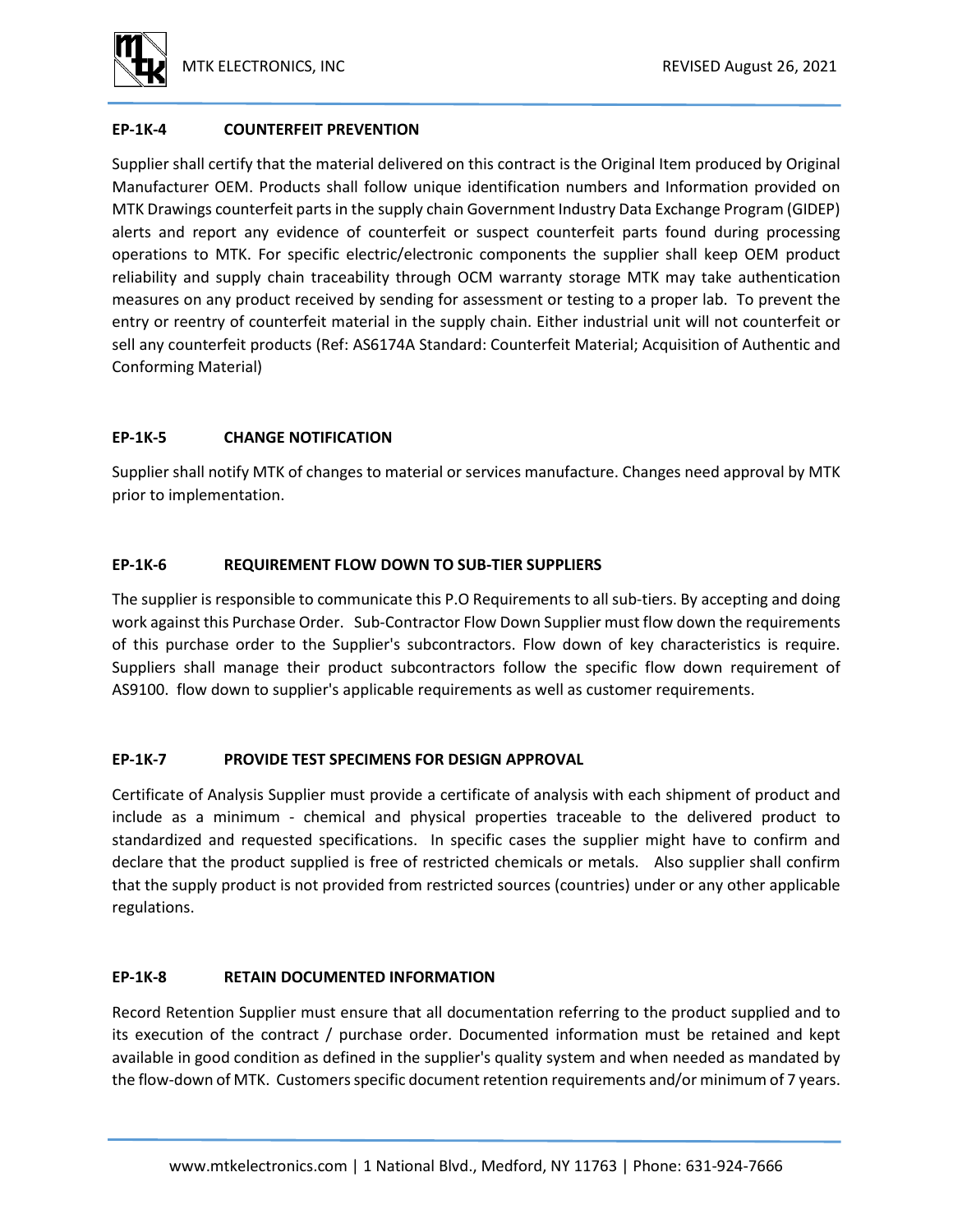

#### EP-2 RIGHT OF ACCESS

Right of entry:

- 1) MTK'S customers and any regulatory authorities reserve the right of entry into the supplier's facility (ies) at any time during the performance of the contract / purchase order / audits exclusively relating to the scope or product of the contract / purchase order product or service conformity.
- 2) Government Source Inspection: When the government chooses to perform inspection at the Sellers facility applies: "All work on this order is subject to inspection and test by the Government at any time and place. Notify promptly this order procurement. Government source inspection(s) is a contractual requirement supplier will arrange with government authority (ies) for source inspection(s) of the product at the supplier's facility.

## **EP-3 STAFFS AWARNESS**

- 3.1 The supplier shall ensure persons Buyer and the importance of ethical behavior.
- 3.2 Product Safety understands MTKS.'s expectation of excellent product quality that supplier's quality and safety significantly impact and contribute to MTKS own product conformity and MTK.'s own product safety. Packaging that all the product supplied sufficient protection from damage or substitution. Each container must be labelled with part number received is subject to quality inspection for conformance to specifications and requirements.
- 3.3 The importance of ethical behavior Product Supplier will conduct its activities and its business proving the expected ethical behavior and will deal with MTK. in good faith and in an ethical fashion. Supplier will be aware and will prove by its actions that it will prevent and fight counterfeit/fraudulent product.

## **EP-4 FOREING OBJECT DEBRIS**

Supplier must set up and keep a Foreign Object Debris/Damage (FOD) prevention program. Where FOD within supplied components mechanical and electrical parts migrating into MTK. products and FOD prevention controls.

## G-1 FEDERAL ACQUISITION DFARS

Apply Federal Acquisition Regulations (Far) &Defense Federal Acquisition Regulation Supplement (DFARS) Flow down clauses or Hardware Only Required For MS Numbers)